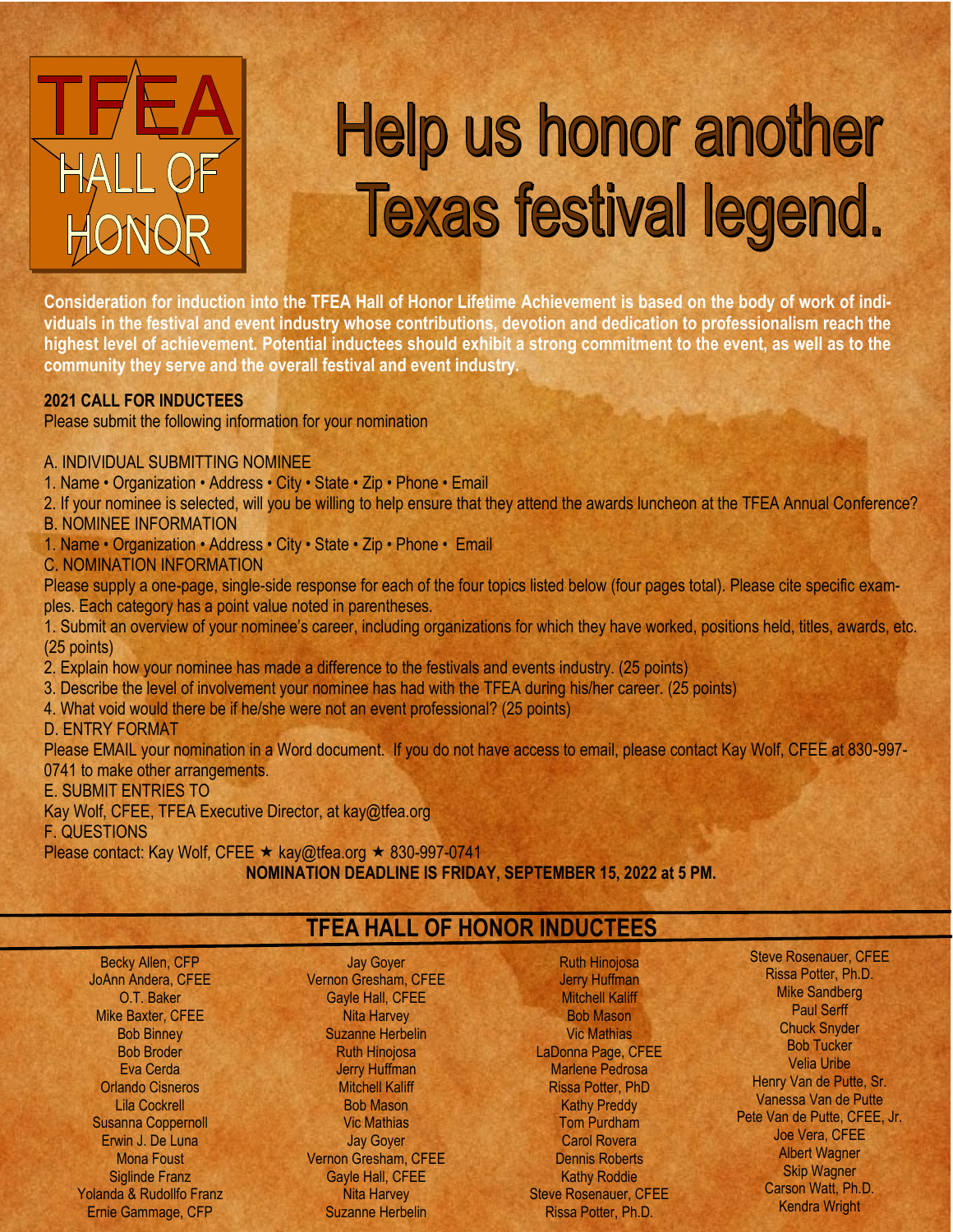

# **TFEA "TEXAS RISING STAR" Outstanding Young Professional of the Year Sponsored by** *dfest®*

The "Texas Rising Star" Outstanding Young Professional of the Year recognizes young professional members of TFEA, who have demonstrated outstanding service to their community or organization through leadership and active participation in TFEA programs. This is vital in the process of identifying future leaders in Texas.

To be eligible for consideration for the "Texas Rising Star" TFEA Outstanding Young Professional of the Year Award, the nominee must be:

- 40 years of age or under and a TFEA member at the time of the nomination
- On the paid staff of an TFEA / IFEA member organization for at least two years
- Have provided significant enthusiasm, organizational assistance and specific expertise
- Have shown initiative and leadership in his/her efforts
- Have a positive attitude
- Have exemplified his/her dependability
- Have a significant depth of involvement
- Have made a difference to the festival or event

### **A. Individual Submitting Nomination Information**

Name, Organization, Address, Phone Email

**B. Nominee Information** Name, Organization, Address, Phone, Email

#### **C**. **Nomination Questions**

*Please provide a 2-paragraph response for each of the seven items below. Please include specific examples for each. Points will be awarded as shown.*

- 1. Describe how your staff member has provided significant enthusiasm, organizational assistance, and specific expertise. (10 points)
- 2. Show specific examples of your young professional member's roles and responsibilities. (10 points)
- 3. Explain how your staff member has shown initiative and leadership in his/her efforts. (20 points)
- 4. Describe your staff member's positive attitude. (10 points)
- 5. Tell how your staff member has exemplified his/her dependability. (10 points)
- 6. Explain your staff member's significant depth of involvement. (20 points)
- 7. Describe how your staff member has made a difference to the festival or event. What void would there be without him/her on staff? (20 points)

#### **D**. **Additional Information Required**

To create a news release and other marketing items promoting your nomination and the TFEA / Young Professional of the Year program, we ask you to please submit the following with your nomination:

A high resolution photograph (JPEG) of the person you are nominating.

A local media list (up to 15 contacts) in order for TFEA to send news releases to your media.

#### **E**. **Nomination Selection Information**

If nominee is selected, the individual submitting the nomination will be required to complete a questionnaire and submit 10-15 photos all to be utilized for award presentation. All materials must be submitted within 10 days.

#### **F. Entry Format**

Please email your nomination in a Word document along with photo and media list. If you do not have access to email, please call the TFEA office at 830-997-0741 to make other arrangements.

#### **Submit Entries To:**

Kay Wolf, CFEE, TFEA Executive Director Email: kay@tfea.org Phone: 830-997-0741

## **NOMINATION DEADLINE IS SEPTEMBER 15, 2022 AT 5:00 P.M**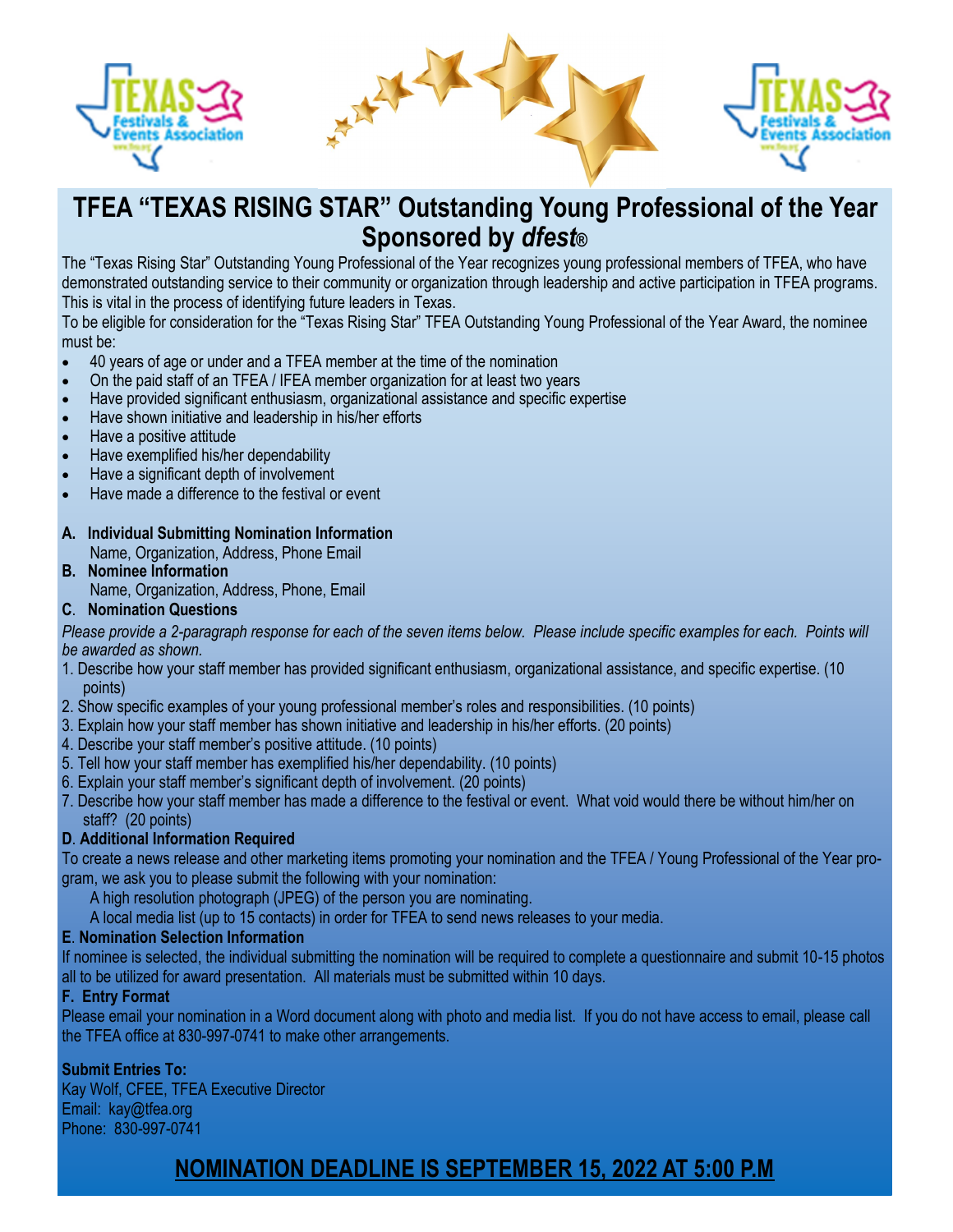





# **TFEA / CARSON WATT PROFESSIONAL OF THE YEAR NOMINATION CRITERIA**

#### **To be eligible for consideration for the TFEA / Carson Watt Professional of the Year Award, the nominee shall**

- Be on the paid staff of an TFEA / IFEA member organization
- Have provided significant enthusiasm, organizational assistance and specific expertise
- Have been a paid staff member of the nominating festival or event for at least three years
- Have shown initiative and leadership in his/her efforts
- Have a positive attitude
- Have exemplified his/her dependability
- Have a significant depth of involvement
- Have made a difference to the festival or event
- **A. Individual Submitting Nomination Information**
- Name, Organization, Address, Phone Email

#### B. **Nominee Information**

Name, Organization, Address, Phone, Email

#### **C**. **Nomination Questions**

*Please provide a 2-paragraph response for each of the seven items below. Please include specific examples for each. Points will be awarded as shown.*

- 1. Describe how your staff member has provided significant enthusiasm, organizational assistance and specific expertise. (10 points)
- 2. Show specific examples of your staff member's roles and responsibilities. (10 points)
- 3. Explain how your staff member has shown initiative and leadership in his/her efforts. (20 points)
- 4. Describe your staff member's positive attitude. (10 points)
- 5. Tell how your staff member has exemplified his/her dependability. (10 points)
- 6. Explain your staff member's significant depth of involvement. (20 points)
- 7. Describe how your staff member has made a difference to the festival or event. What void would there be without him/her on staff? (20 points)

#### **D**. **Additional Information Required**

To create a news release and other marketing items promoting your nomination and the TFEA / Carson Watt Professional of the Year program, we ask you to please submit the following with your nomination:

- A photograph of the person you are nominating. Please send the photo as either a JPEG or TIFF file, at a resolution of 300 dpi.
- A local media list (up to 15 contacts) in order for TFEA to send news releases to your media.

#### **E**. **Nomination Selection Information**

If nominee is selected, the Individual submitting the nomination will be required to complete a questionnaire and submit 10/15 photos all to be utilized for award presentation. All materials must be submitted within 10 days.

#### **F. Entry Format**

Please email your nomination in a Word document along with photo and media list. If you do not have access to email, please call the TFEA office at 830-997-0741 to make other arrangements.

#### F. **Submit Entries To**

Kay Wolf, CFEE, TFEA Executive Director kay@tfea.org 830-997-0741

## **NOMINATION DEADLINE IS FRIDAY, SEPTEMBER 15, 2022 AT 5:00 P.M.**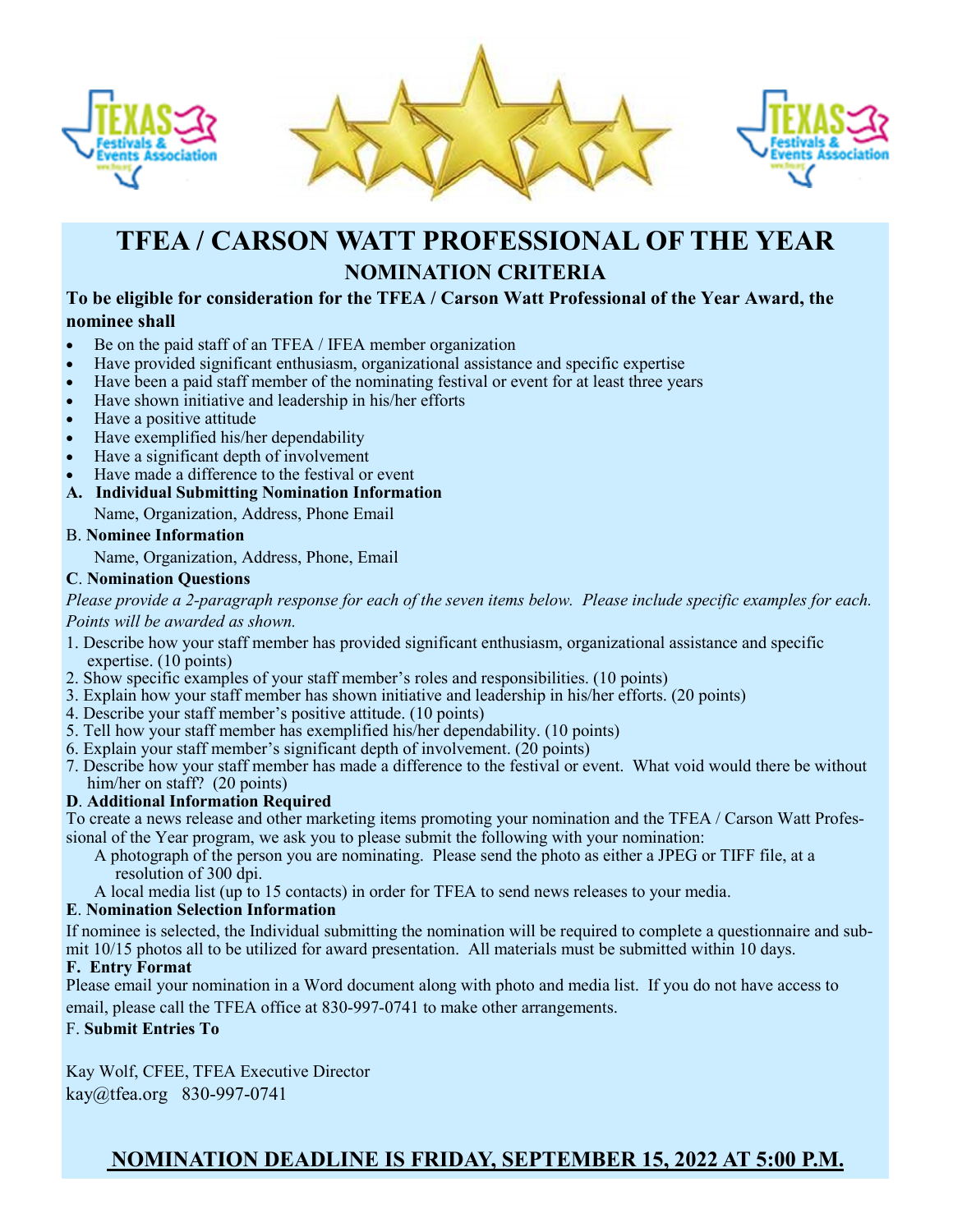





# **TFEA VOLUNTEER OF THE YEAR NOMINATION CRITERIA**

#### **To be eligible for consideration for the TFEA Volunteer of the Year Award, the nominee shall**

- Be a current volunteer of a TFEA / IFEA member organization
- Have provided significant enthusiasm, organizational assistance and specific expertise
- Be a volunteer of the nominating festival or event for at least three years
- Have shown initiative and leadership in his/her efforts
- Have a positive attitude
- Have exemplified his/her dependability
- Have a significant depth of involvement
- Have made a difference to the festival or event
- Have received no remuneration for services directly associated with his/her volunteer duties

#### **A. Individual Submitting Nomination Information**

Name, Organization, Address, Phone, Email

#### B. **Nominee Information**

Name, Organization, Address, Phone, Email

#### C. **Nomination Questions**

*Please provide a 2-paragraph response for each of the seven items below. Please include specific examples for each. Points will be awarded as shown.*

- 1. Describe how your volunteer has provided significant enthusiasm, organizational assistance and specific expertise. (10 points)
- 2. Show specific examples of your volunteer's roles and responsibilities. (10 points)
- 1. Explain how your volunteer has shown initiative and leadership in his/her efforts. (20 points)
- 2. Describe your volunteer's positive attitude. (10 points)
- 3. Tell how your volunteer has exemplified his/her dependability. (10 points)
- 4. Explain your volunteer's significant depth of involvement. (20 points)
- 5. Describe how your volunteer has made a difference to the festival or event. What void would there be without him/ her as a volunteer? (20 points)

#### **D**. **Additional Information Required**

To create a news release and other marketing items promoting your nomination and the TFEA Volunteer of the Year program, we ask you to please submit the following with your nomination:

- A photograph of the person you are nominating. Please send the photo as either a JPEG or TIFF file, at a resolution of 300 dpi.
- A local media list (up to 15 contacts) in order for TFEA to send news releases to your media.

#### **E**. **Nomination Selection Information**

If nominee is selected, the Individual submitting the nomination will be required to complete a questionnaire and submit 10/15 photos all to be utilized for award presentation. All materials must be submitted within 10 days.

#### **F. Entry Format**

Please email your nomination in a Word document along with photo and media list. If you do not have access to email, please call the TFEA office at 830-997-0741 to make other arrangements.

#### F. **Submit Entries To**

Kay Wolf, CFEE, TFEA Executive Director

#### kay@tfea.org

830-997-0741

## **NOMINATION DEADLINE IS FRIDAY, SEPTEMBER 15, 2022 AT 5:00 P.M.**